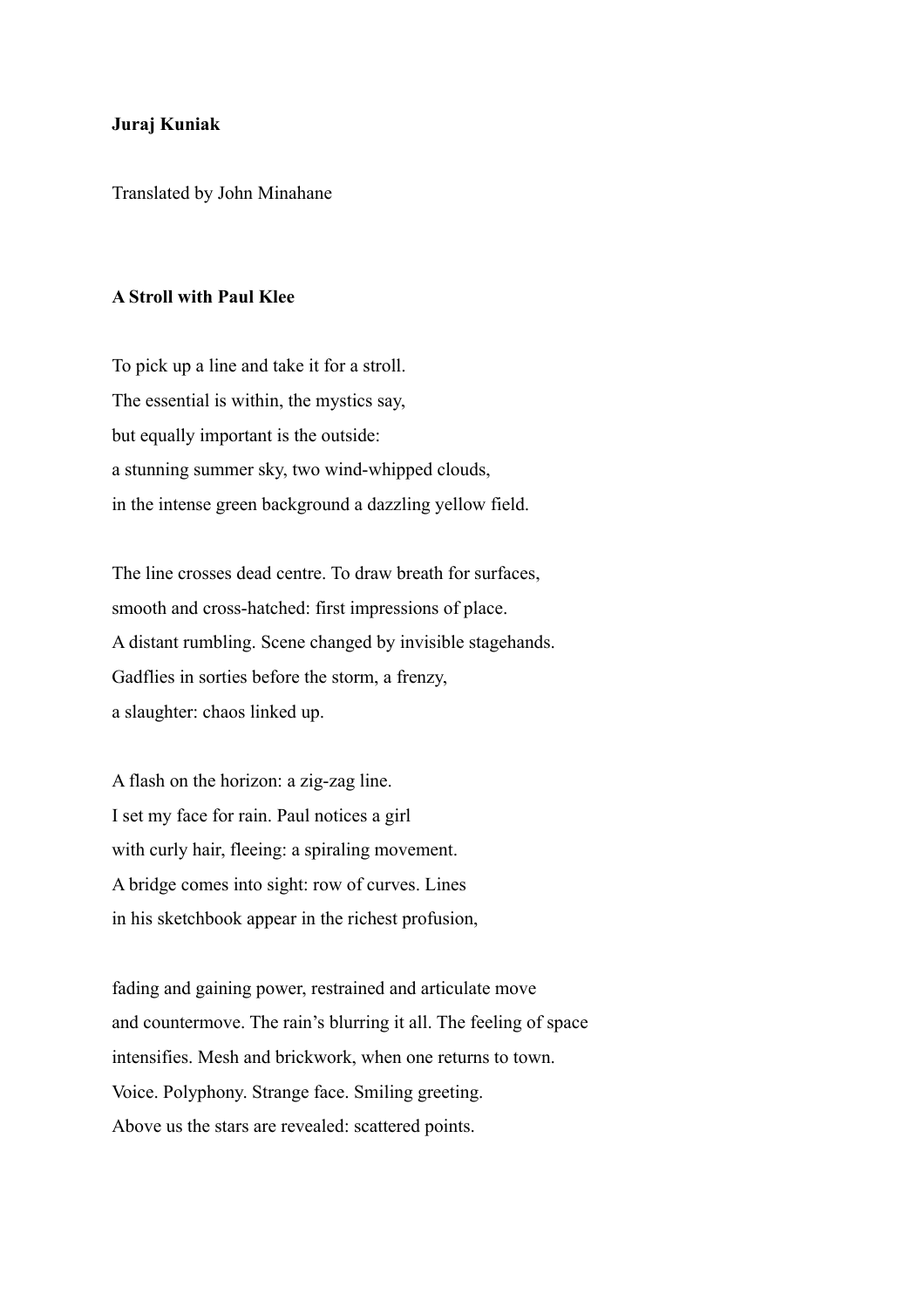The painter's tree grows from roots, but its crown is a trip to the land of *better knowledge*. A flame-burst directed by hand. A symphony of forms. A good thing like a guiding thread in the dense bush at twilight. A joyful equivalence. A whole.

## **Two Beings**

The first is tossed in the maelstrom that's gripping the world, sweeping everyone into its whirl without distinction,

not asking if it may, because will is what it is, paradoxical situations arise from its orchestration,

bizarre combinations, unclean manoeuvres, unexpectedly incompatible types are side by side, and together they must

play out their scene. Concealed within him, she responds with ardour to every impulse. He feels like a grandfather

who's remained a boy, he still yearns to climb a peak or at least a tree, to embrace a beech, to lap up water

from a well and then moisten his nose in it too, to fly down a slope on skis racing the wind, or to swish

on the surf of the sea and hold the wind in his sail, stretching out with it, to frolic upon the deep ocean

with sureness of balance, as it rushes ahead.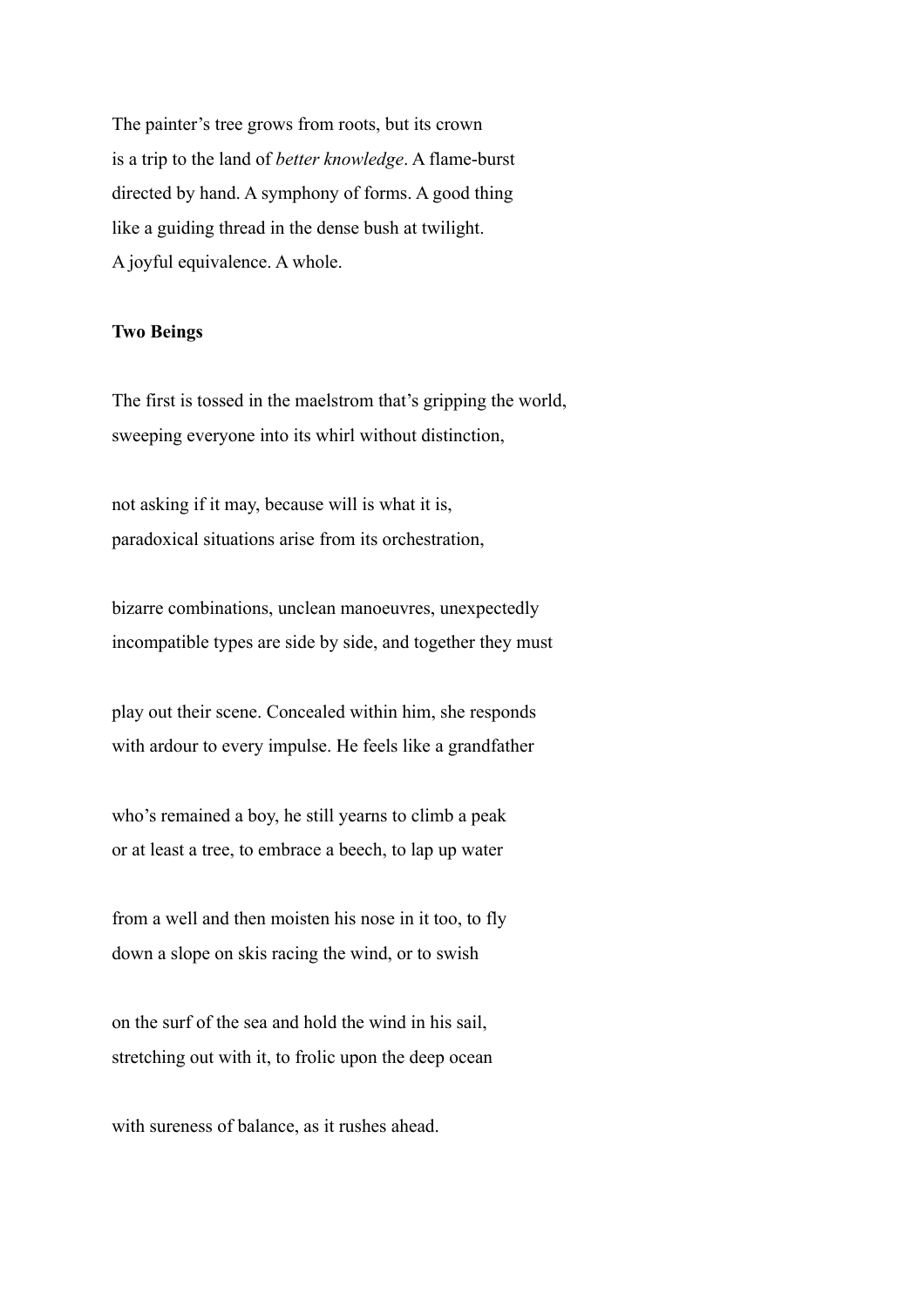The second is not so passionately immersed in what the first does, she keeps her in perspective

and at a remove, has another logic, speaks another language, opens other doors: She says: "The only place in the cosmos

that may possibly be unclean is the human spirit." Both Question and Answer, she leads him onwards, that is He:

his most profound depth, each time greater than his heart, addresses him, and he learns to respond with the prayer

of St. Francis de Sales: "Lord, You know that I will grow old, do not allow me to sink into babble and the fixed

idea that I am bound to pronounce on everything. Free me from the desire to put right the affairs

of my near ones, and do not permit me constantly to keep mentioning petty matters, lend me wings,

so that always I may be able to get to what counts."

Both of these strive for balance, in the integrity of one eye that is open to outer and inner things.

## **How We Became Flowers**

A glade in the tangled forest: wild raspberries,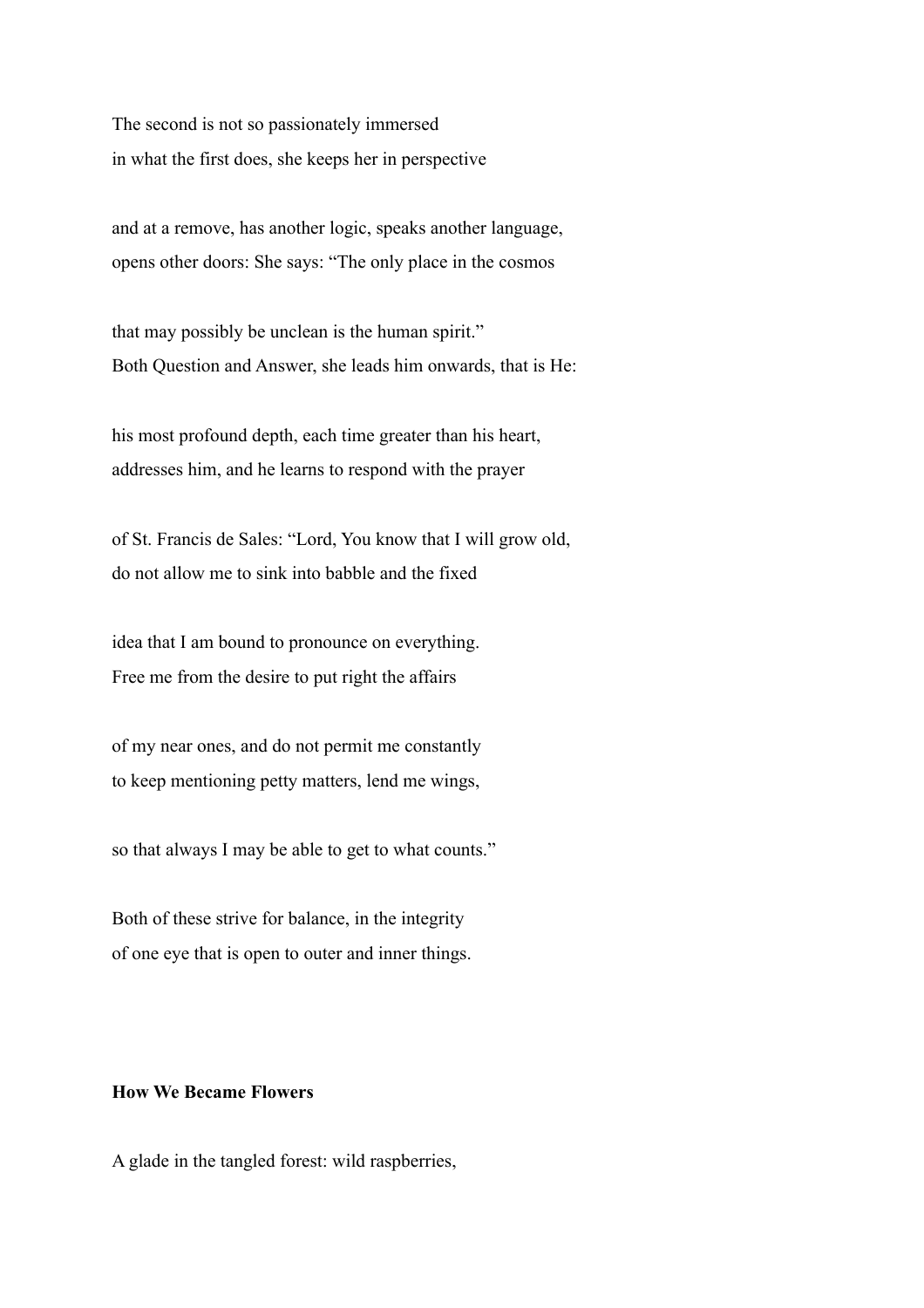sultry stillness, sunbeams enclosing us two and the burdocks, the Rose of Sharon, sage, agrimony, chicory, comfrey, forget-me-not, and other scents and shapes and colours, diversely pouring into one.

Out of the blue on a slightly raised spot of terrain the standstill air whirled in a flutter of wings. Everywhere round us butterflies were flying, countless multitudes, as if it was snowing butterflies. A flickering cloud enveloped us.

I was entirely baffled, it seemed to me that we'd found ourselves in virtual reality. All of the butterflies were of the same kind, the Old World Swallowtail, *Papilio Machaon*, as if multiplied by a computer programme.

I remembered him from a children's picture game. I had never seen one live, and here they were now, a whole kingdom of swallowtails, out in such force they could have carried us off if they'd wanted to, but all they wished was to show us some sort of sign.

We were lost for words and gaped at the swarming apparition. Sulphur-yellow (Linnaeus described them exactly), network markings bordered in black with yellow half-moons, on the rear wings a bluish dust, black spurs, and near those a brick-red stain.

They were in no hurry at all to abandon us. Whenever we moved, they came in company,